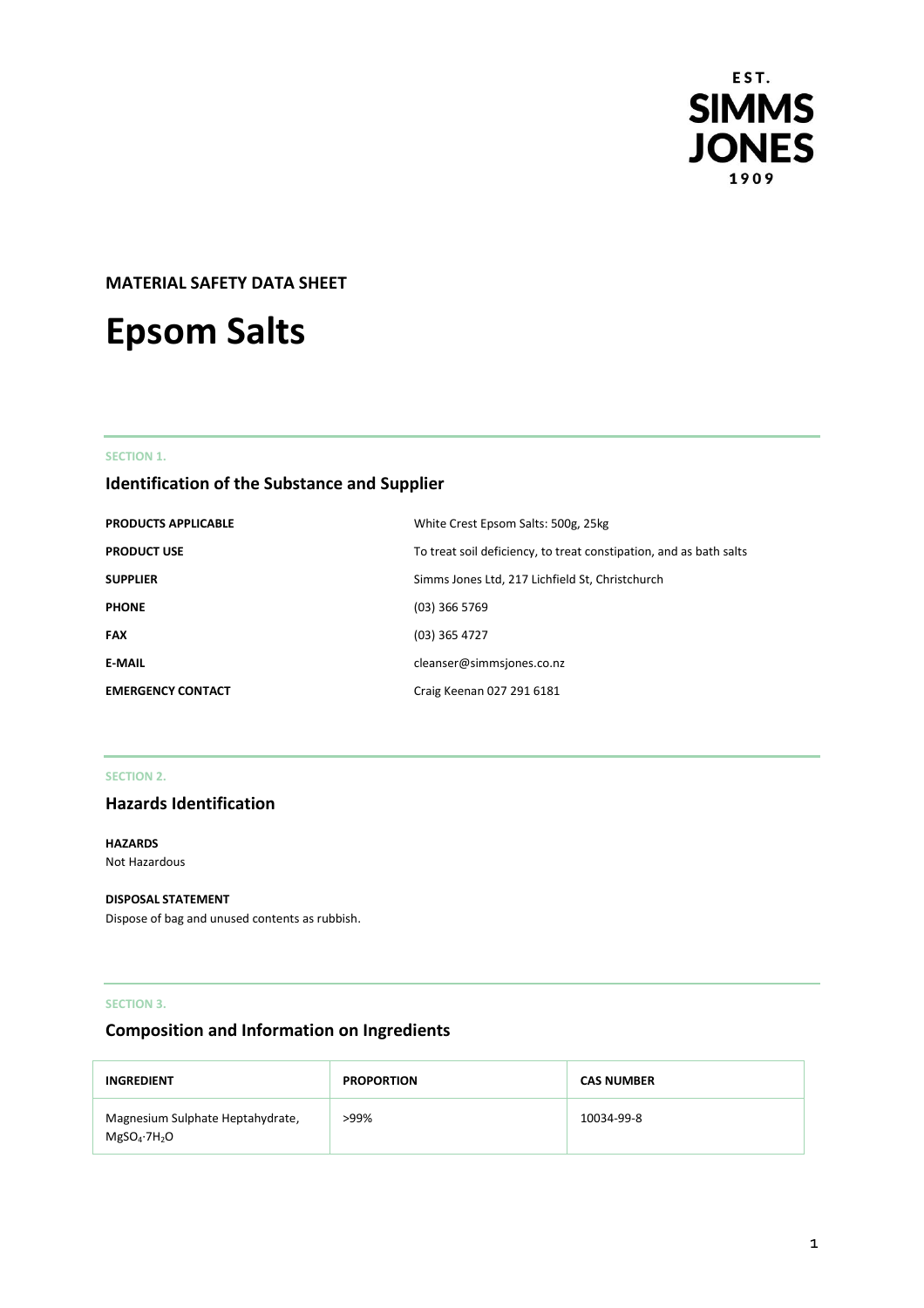## **SECTION 4.**

## **First Aid Measures**

**IF IN EYES:** Rinse cautiously with water for several minutes. Remove contact lenses, if present and easy to do. Continue rinsing. If eye irritation persists: Get medical attention.

**IF ON SKIN (or hair):** Flush skin and hair with running water and soap. If skin irritation or rash occurs: Get medical attention.

#### **SECTION 5.**

## **Fire-Fighting Measures**

| <b>EXTINGUISHING MEDIA</b>      | Foam, $CO2$ , dry chemical, or water fog  |
|---------------------------------|-------------------------------------------|
| <b>COMBUSTION PRODUCTS</b>      | Sulphoxides                               |
| <b>FIRE-FIGHTING PROCEDURES</b> | Use standard procedure for chemical fires |

## **SECTION 6.**

## **Accidental Release Measures**

| <b>EMERGENCY PROCEDURES</b>      | No special procedures required                          |
|----------------------------------|---------------------------------------------------------|
| <b>ENVIRONMENTAL PRECAUTIONS</b> | No special precautions required                         |
| <b>SPILL CONTROL</b>             | Clean up all spills immediately. Dispose of as rubbish. |

#### **SECTION 7.**

| <b>Handling and Storage</b> |                                                                                                 |
|-----------------------------|-------------------------------------------------------------------------------------------------|
| <b>HANDLING PRECAUTIONS</b> | Keep bag closed until ready for use. Avoid contact with skin and eyes.<br>Avoid dust formation. |
| <b>STORAGE</b>              | No special conditions required                                                                  |

# **SECTION 8.**

# **Exposure Controls/Personal Protection**

| <b>EXPOSURE LIMITS</b>        | Inspirable dust: $8 h TWA = 10 mg/m3 (1.0 ppm)$<br>Respirable dust: 8 h TWA = $3 \text{ mg/m}^3$ (0.3 ppm) |
|-------------------------------|------------------------------------------------------------------------------------------------------------|
|                               |                                                                                                            |
| <b>ENGINEERING CONTROLS</b>   | Ensure ventilation is adequate. Keep bags closed.                                                          |
| <b>RESPIRATORY PROTECTION</b> | P1 respirator is recommended in dusty conditions                                                           |
| <b>PROTECTIVE GLOVES</b>      | Nitrile rubber                                                                                             |
| <b>EYE PROTECTION</b>         | Splash-proof goggles where splashing is possible                                                           |
|                               |                                                                                                            |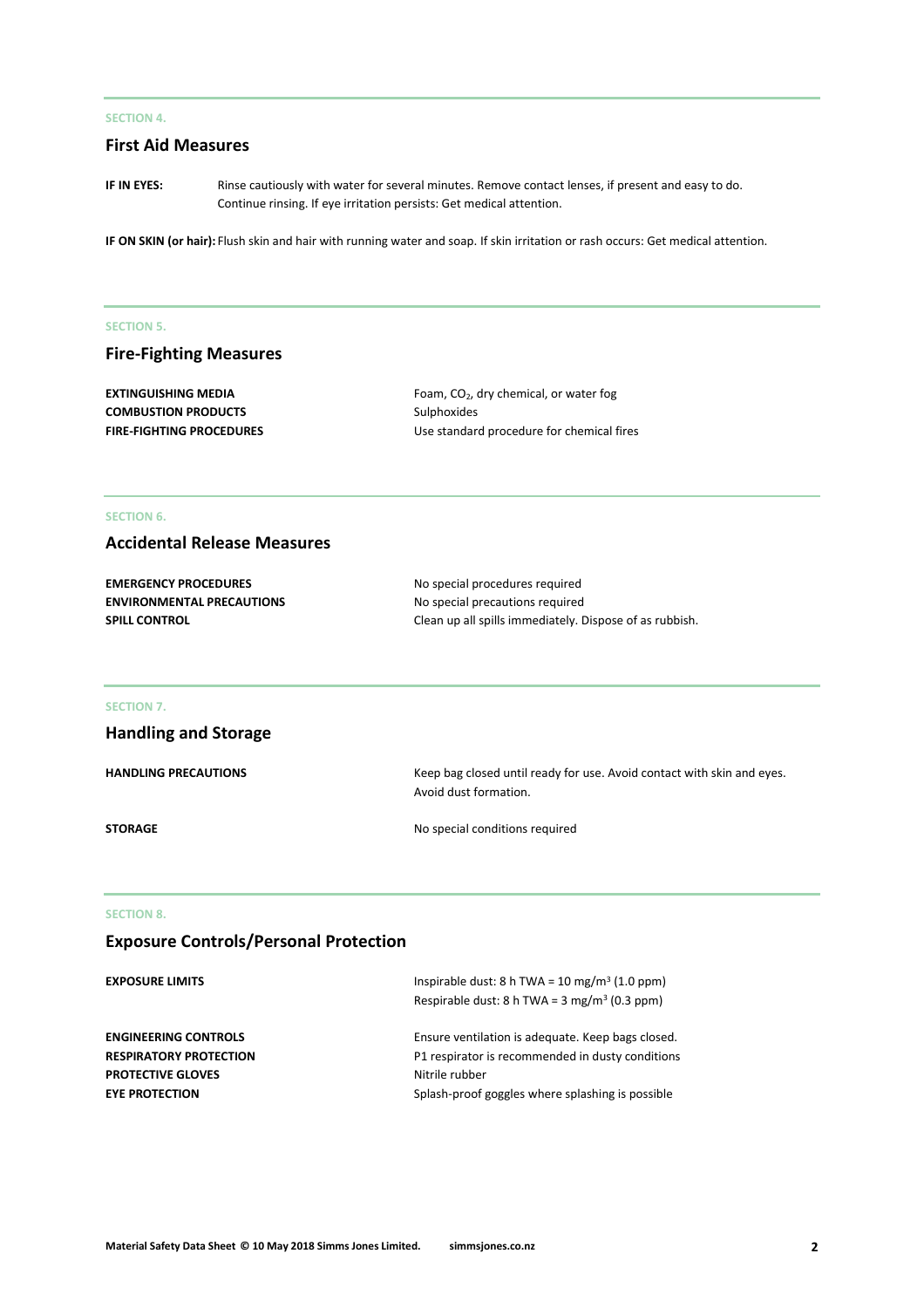## **SECTION 9.**

## **Physical and Chemical Properties**

| <b>APPEARANCE</b>                       | White crystals                                                                             |
|-----------------------------------------|--------------------------------------------------------------------------------------------|
| <b>ODOUR</b>                            | None                                                                                       |
| <b>ODOUR THRESHOLD</b>                  | Not Applicable                                                                             |
| pH (5% solution, 25°C)                  | $5.0 - 9.2$                                                                                |
| <b>MELTING POINT/FREEZING POINT</b>     | Not Applicable                                                                             |
| <b>BOILING RANGE</b>                    | Not Applicable                                                                             |
| <b>FLASH POINT</b>                      | Not Flammable                                                                              |
| <b>FLAMMABILITY</b>                     | Not Flammable                                                                              |
| <b>FLAMMABILITY OR EXPLOSIVE LIMITS</b> | Not Flammable                                                                              |
| <b>VAPOUR PRESSURE</b>                  | Not Applicable                                                                             |
| <b>VAPOUR DENSITY</b>                   | Not Applicable                                                                             |
| <b>RELATIVE DENSITY</b>                 | 1.67                                                                                       |
| <b>SOLUBILITY</b>                       | 1130 $g/L$                                                                                 |
| PARTITION CO-EFFICIENT: n-OCTANOL/WATER | Not Applicable                                                                             |
| <b>AUTO-IGNITION TEMPERATURE</b>        | Not Applicable                                                                             |
| <b>DECOMPOSITION TEMPERATURE</b>        | $MgSO_4$ .7H <sub>2</sub> O loses all its waters of hydration to become $MgSO_4$ at 200ºC. |
|                                         | MgSO <sub>4</sub> decomposes at 1124ºC.                                                    |
| <b>KINEMATIC VISCOSITY</b>              | Not Applicable                                                                             |

## **SECTION 10.**

## **Stability and Reactivity**

**REACTIVITY Product is stable under normal conditions STORAGE CONDITIONS** No special conditions required **INCOMPATIBLE SUBSTANCES** None known **HAZARDOUS DECOMPOSITION PRODUCTS** Sulphoxides

## **SECTION 11.**

## **Toxicological Information**

**SKIN CORROSION/IRRITATION** May cause skin irritation **SERIOUS EYE DAMAGE/IRRITATION** Dust may cause mild eye irritation **RESPIRATORY OR SKIN SENSITISATION No sensitisation GERM CELL MUTAGENICITY** No data available **CARCINOGENICITY** Not carcinogenic **REPRODUCTIVE TOXICITY No reproductive toxicity SPECIFIC TARGET ORGAN TOXICITY -SINGLE EXPOSURE** No specific organ toxicity **-REPEATED EXPOSURE** No specific organ toxicity **ASPIRATION HAZARD** No aspiration hazard

## **TOXICITY**

STUDY: Human, TDLo VALUE: 428 mg/kg

**ACUTE TOXICITY Swallowing large amounts may cause nausea and vomiting ACUTE TOXICITY**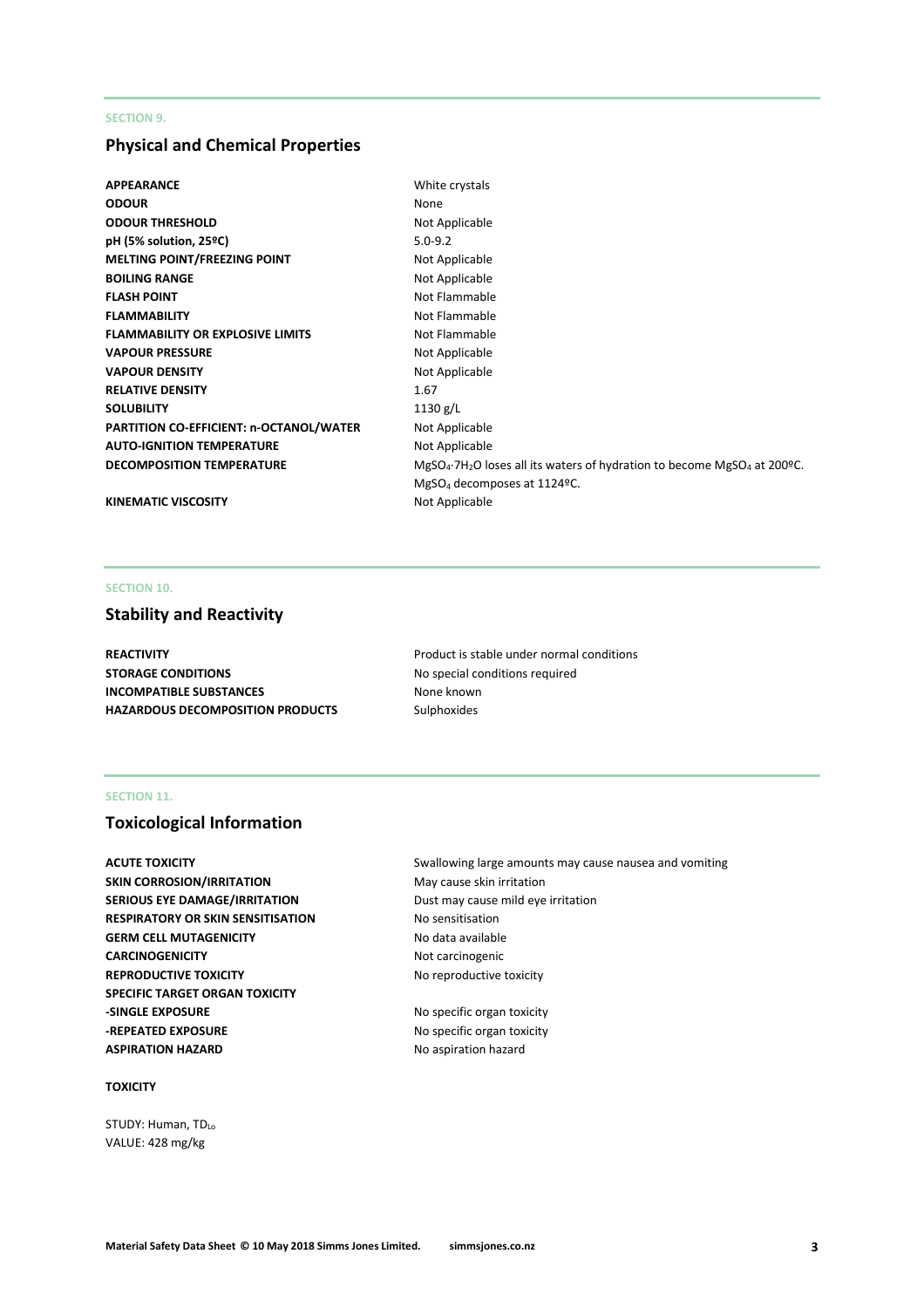#### **SECTION 12.**

## **Ecological Information**

BIODEGRADABILITY **Not Biodegradable BIOACCUMULATIVE POTENTIAL** Not Determined **MOBILITY IN SOIL** MOBILITY IN SOIL

## **SECTION 13.**

# **Disposal Considerations**

**DISPOSAL** Dispose of bag and unused contents as rubbish

## **SECTION 14.**

## **Transportation Information**

| UN NUMBER                    |
|------------------------------|
| SHIPPING NAME                |
| <b>DANGEROUS GOODS CLASS</b> |
| UN PACKING GROUP             |
| ENVIRONMENTAL HAZARDS        |
| <b>SPECIAL PRECAUTIONS</b>   |

**Not Hazardous for transport White Crest Epsom Salts Not Hazardous for transport Not Hazardous for transport Not Environmentally Hazardous SPECIAL PRECAUTIONS** No special precautions required

#### **SECTION 15.**

## **Regulatory Information**

**HSNO APPROVAL NUMBER** Not Applicable **GROUP STANDARD** Not Applicable **SPECIAL REQUIREMENTS** Not Applicable

## **SECTION 16.**

## **Other Information**

Date Issued: 10-5-2018